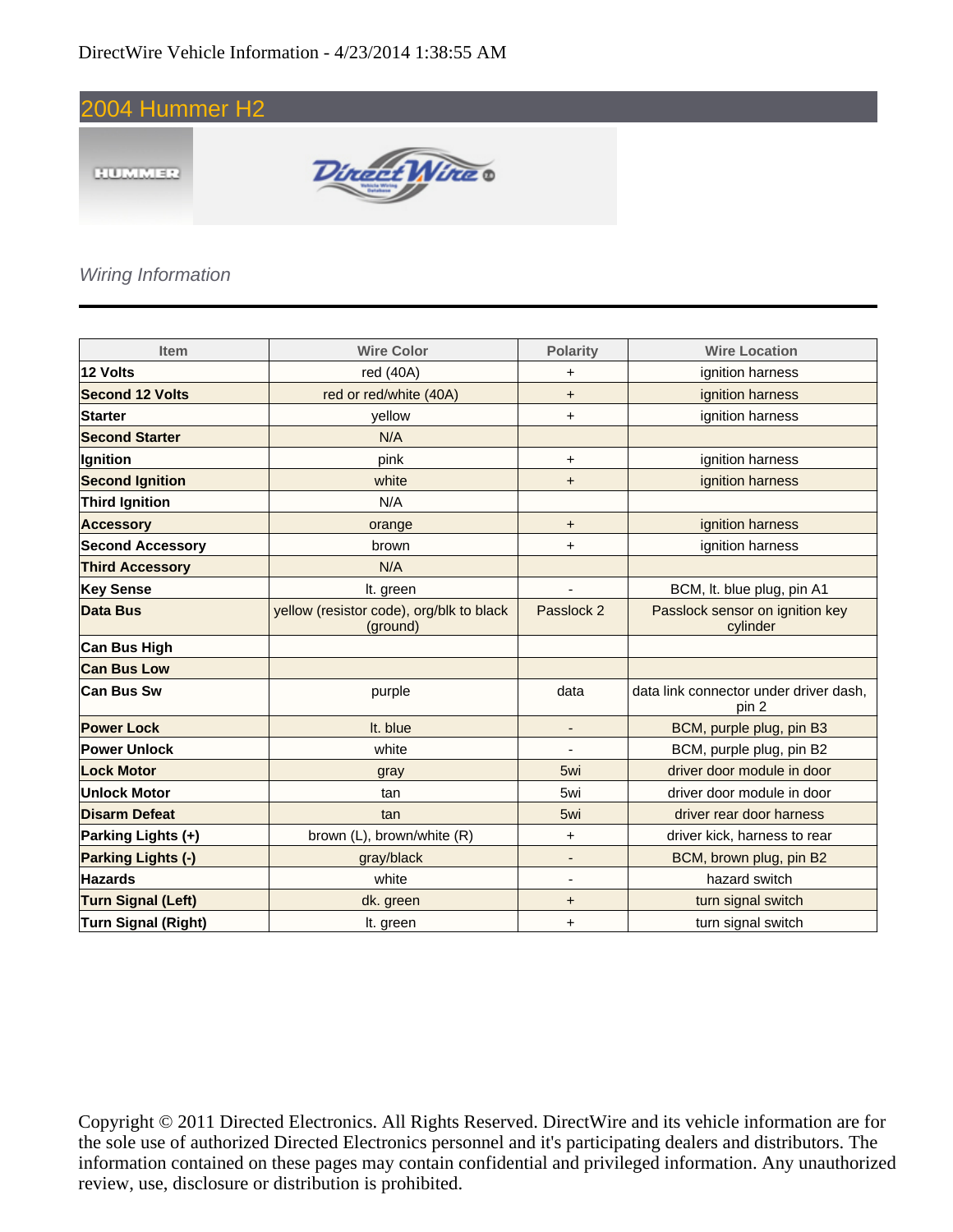# Wiring Information (Continued)

| Item                              | <b>Wire Color</b>        | <b>Polarity</b>          | <b>Wire Location</b>        |
|-----------------------------------|--------------------------|--------------------------|-----------------------------|
| <b>Headlight</b>                  | white                    |                          | BCM, It. blue plug, pin A12 |
| <b>AutoLights</b>                 |                          |                          |                             |
| <b>Reverse Light</b>              | It. green                | +                        | BCM, black plug, pin F      |
| <b>Left Front Door Trigger</b>    | see notes                |                          | see notes                   |
| <b>Right Front Door Trigger</b>   |                          |                          |                             |
| <b>Left Rear Door Trigger</b>     |                          |                          |                             |
| <b>Right Rear Door Trigger</b>    |                          |                          |                             |
| <b>Dome Supervision</b>           | gray/black               | $\ddot{}$                | BCM, black plug, pin E      |
| <b>Trunk/Hatch Pin</b>            | pink/black               |                          | BCM, purple plug, pin A1    |
| <b>Rear Glass Pin</b>             |                          |                          |                             |
| <b>Hood Pin</b>                   | N/A                      |                          |                             |
| <b>Trunk Hatch/Release</b>        | N/A                      |                          |                             |
| <b>Trunk Release Motor</b>        |                          |                          |                             |
| <b>Fuel Door Release</b>          |                          |                          |                             |
| <b>Power Sliding Door (Left)</b>  | N/A                      |                          |                             |
| <b>Power Sliding Door (Right)</b> |                          |                          |                             |
| <b>Factory Alarm Arm</b>          | arms on lock             |                          |                             |
| <b>Factory Alarm Disarm</b>       | It. green                | $\overline{\phantom{a}}$ | driver door module in door  |
| <b>Disarm No Unlock</b>           | see factory alarm disarm |                          |                             |
| <b>Trunk Alarm Shunt</b>          |                          |                          |                             |
| <b>Tachometer</b>                 | white                    | ac                       | PCM, green plug, pin 10     |
| <b>Wait to Start</b>              | N/A                      |                          |                             |
| <b>Neutral Safety</b>             |                          |                          |                             |
| <b>Clutch Pedal</b>               |                          |                          |                             |
| <b>Fuel Pump</b>                  |                          |                          |                             |
| <b>Rear Defroster</b>             |                          |                          |                             |
| <b>Mirror Defroster</b>           |                          |                          |                             |
| <b>Left Front Heated Seat</b>     |                          |                          |                             |
| <b>Right Front Heated Seat</b>    |                          |                          |                             |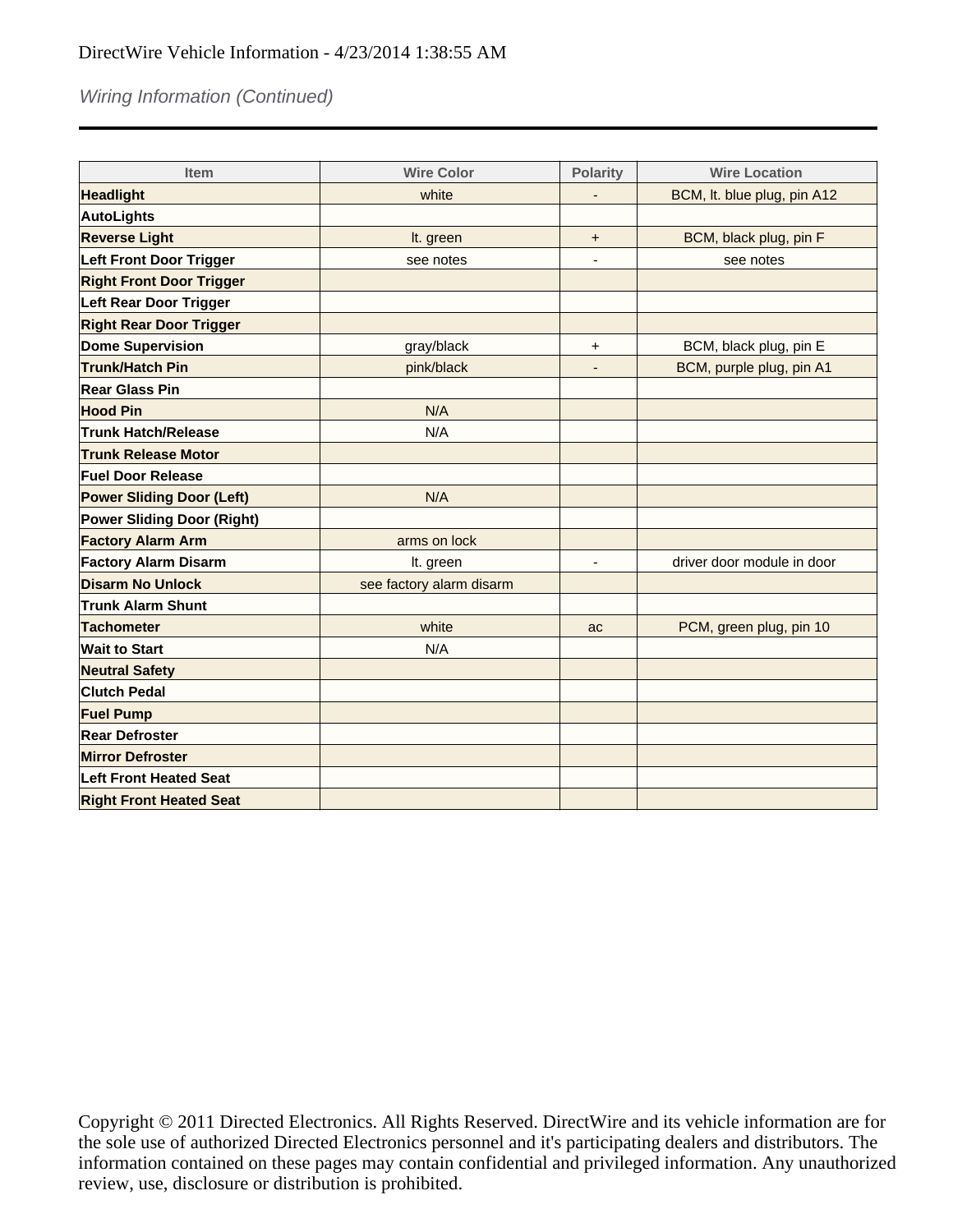# Wiring Information (Continued)

| <b>Item</b>                         | <b>Wire Color</b>            | <b>Polarity</b> | <b>Wire Location</b>             |
|-------------------------------------|------------------------------|-----------------|----------------------------------|
| <b>Speed Sense</b>                  | dk. green/white              |                 | PCM, green plug, pin 50          |
| <b>Brake Wire</b>                   | white                        | $\pmb{+}$       | brake pedal switch               |
| <b>Parking Brake</b>                | It. blue                     |                 | BCM, It. blue plug, pin A7       |
| <b>Horn Trigger</b>                 | black/yellow to black        | ٠               | switch or BCM, gray plug, pin B9 |
| <b>Wipers</b>                       | pink (L), dk. blue/white (H) |                 | windshield wiper switch          |
| <b>Left Front Window (Up/Down)</b>  | dk. blue - brown             | C               | LF window switch in door         |
| <b>Right Front Window (Up/Down)</b> | dk. blue - brown             | C               | RF window switch in door         |
| <b>Left Rear Window (Up/Down)</b>   | dk. blue - brown             | $\mathsf{C}$    | LR window switch in door         |
| <b>Right Rear Window (Up/Down)</b>  | dk. blue - brown             | C               | RR window switch in door         |
| <b>Sun Roof (Open/Close)</b>        | motor part of module         |                 |                                  |
| Sun Roof (Limit/Close)              | N/A                          |                 |                                  |
| <b>Memory Seat 1</b>                | red                          | $\ddot{}$       | driver door module in door       |
| <b>Memory Seat 2</b>                | pink                         | +               | driver door module in door       |
| <b>Memory Seat 3</b>                | N/A                          |                 |                                  |
| Radio 12V                           | orange                       | +               | radio harness                    |
| <b>Radio Ground</b>                 | black/white                  |                 | radio harness                    |
| <b>Radio Ignition</b>               | (Class 2 Serial Data)        |                 |                                  |
| <b>Radio Illumination</b>           | N/A                          |                 |                                  |
| <b>Factory Amp Turn-on</b>          | pink (some models)           | +               | radio harness                    |
| <b>Power Antenna</b>                | gray (some models)           | $\ddot{}$       | radio harness                    |
| Left Front Speaker (+/-)            | tan - gray                   | +,-             | amp under center console         |
| <b>Right Front Speaker (+/-)</b>    | It. green - dk. green        | $+,-$           | amp under center console         |
| Left Rear Speaker (+/-)             | brown - yellow               | $+,-$           | amp under center console         |
| <b>Right Rear Speaker (+/-)</b>     | dk. blue - It. blue          | +,-             | amp under center console         |
| Center Channel (+/-)                |                              |                 |                                  |
| Subwoofer (+/-)                     |                              |                 |                                  |
| Aux. Audio Input Left (+/-)         |                              |                 |                                  |
| Aux. Audio Input Right (+/-)        |                              |                 |                                  |
| RSE Video (+/-)                     |                              |                 |                                  |
| RSE Audio Left (+/-)                |                              |                 |                                  |
| RSE Audio Right (+/-)               |                              |                 |                                  |
| <b>Satellite Radio 12 Volts</b>     |                              |                 |                                  |
| <b>Satellite Radio Ground</b>       |                              |                 |                                  |
| <b>Satellite Radio Ignition</b>     |                              |                 |                                  |
| <b>Satellite Radio Antenna</b>      |                              |                 |                                  |
| Satellite Audio Left (+/-)          |                              |                 |                                  |
| Satellite Audio Right (+/-)         |                              |                 |                                  |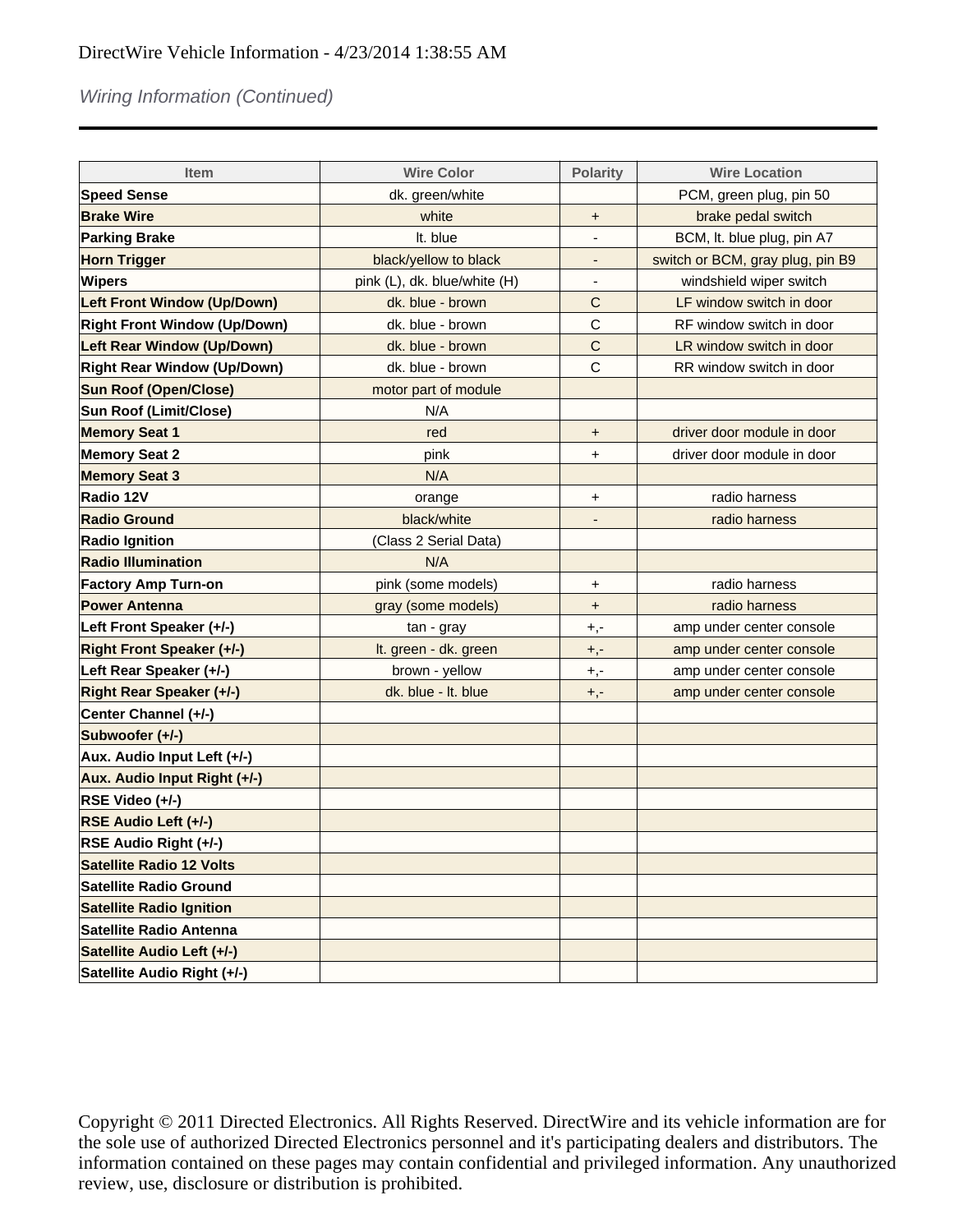#### What Fits

| <b>Item</b>                  | <b>Size</b>    | <b>Depth</b> | Location                   |
|------------------------------|----------------|--------------|----------------------------|
| <b>Headunit</b>              | double DIN     |              | center of dash             |
| <b>Left Front Speaker</b>    | 6.5            | 3            | left front door            |
| <b>Left Front Tweeter</b>    | 0.75           | 2            | left front pillar          |
| <b>Right Front Speaker</b>   | 6.5            | 3            | right front door           |
| <b>Right Front Tweeter</b>   | 0.75           | 2            | right front pillar         |
| <b>Left Rear Speaker</b>     | 6.5            | 3            | left rear door             |
| Left Rear Tweeter            | $\overline{4}$ | 3.5          | left rear pillar           |
| <b>Right Rear Speaker</b>    | 6.5            | 3            | right rear door            |
| <b>Right Rear Tweeter</b>    | 4              | 3.5          | right rear pillar          |
| <b>Center Channel</b>        | N/A            |              |                            |
| Subwoofer                    | 8              | 6            | under front center console |
| Left Front Headrest          |                |              |                            |
| <b>Right Front Headrest</b>  |                |              |                            |
| <b>Left Right Headrest</b>   |                |              |                            |
| <b>Right Rear Headrest</b>   |                |              |                            |
| <b>Satellite Radio Tuner</b> |                |              |                            |